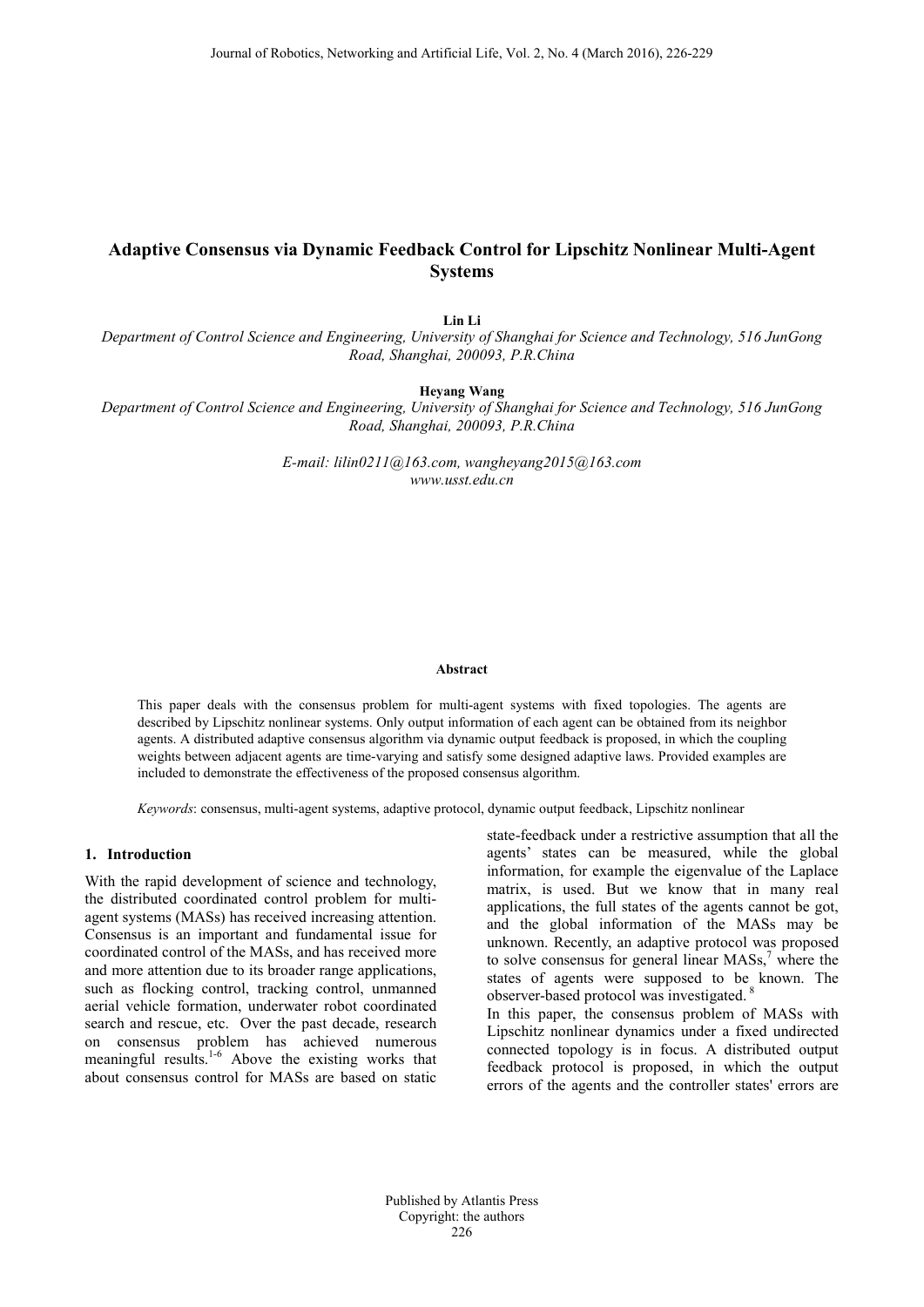### *Lin Li, Heyang Wang*

used to be the controller input. And in this designed protocol, the coupling weights between agents satisfy some designed adaptive law, in this way, the global information are avoided. Sufficient condition for the existence of this protocol is derived. Finally, numerical simulation shows the effectiveness of our obtained method.

## **2. Problem Formulation**

The communication topology among agents is represented by a weighted connected undirected graph  $G = (V, E, A)$ . Hereinto, V represents the set of nodes with  $V = {v_1, v_2, \cdots v_n}$ , E is the set of undirected edges, and  $A=[a_{ij}]$  is the weighted adjacency matrix with  $a_{ii} = 0$ ,  $a_{ii} > 0$ . An undirected edge  $a_{ij}$  is denoted by the pair of nodes  $(v_i, v_j) \in E$ . The in-degree of nodes  $V_i$  is defined by  $D_{i,j}$  *i*  $j = \sum_{i} a_{ij}$  . Laplace matrix is defined as  $L = [l_{ij}] = \Delta - A$ ,  $\Delta = diag\{D_{in}(1), \cdots D_{in}(N)\}\.$ 

Consider a multi-agent system consisting of *N* agents, and the dynamic of the *i*th agent is

 $\dot{x}_i(t) = Ax_i(t) + f(x_i) + Bu_i(t)$ 

$$
y_i(t) = Cx_i(t) \qquad i = 1, 2, \cdots N \qquad (1)
$$

where  $x_i(t)$  is the state,  $y_i(t)$  is the measured output, and  $u_i(t)$  is the control input of the *i*th agent. *A, B* and *C* are known real matrices. The nonlinear function  $f(x_i)$  satisfies the following Lipschitz condition:  $\|f(x) - f(y)\| \le \mu \|x - y\|$  (2)

where  $\mu > 0$  is the known Lipschitz constant.

For system (1), since some states cannot be measured in many cases, consider the following distributed consensus protocol

$$
\dot{x}_{oi}(t) = A_o x_{oi}(t) + f(x_{oi}) + B_o \sum_j c_{ij}(t) a_{ij}
$$
  
\n
$$
[y_i(t) - y_j(t) + C(x_{oi}(t) - x_{oj}(t))] \qquad (3)
$$
  
\n
$$
u_i(t) = C_o x_{oi}(t) \qquad i = 1, 2, \cdots N
$$

where  $x_{0}(t)$  is the state,  $A_{0}$ ,  $B_{0}$  and  $C_{0}$  are the gain matrices to be determined,  $c_n(t)$  is the time-varying coupling weight of agent *i* and agent *j* satisfying  $c_u(0) = c_u(0)$ .

The objective of this paper is to design a distributed consensus protocol (3) with an adaptive law about the  $c_{n}(t)$  for the group of agents such that the states of system (1) achieve consensus asymptotically. That is, for any initial states  $x<sub>i</sub>(0)$ , the following is satisfied  $\lim_{t \to \infty} ||x_i(t) - x_j(t)|| = 0, i, j = 1, 2, ..., N$ 

## Denote

$$
e_i(t) = x_i(t) - \frac{1}{N} \sum_{j=1}^{N} x_j(t)
$$

and

$$
e_i(t) = x_i(t) - \frac{1}{N} \sum_{j=1}^{N} x_j(t).
$$

Then, it follows form (1) and (3) that  
\n
$$
\dot{e}_i(t) = Ae_i(t) + f(x_i) - \frac{1}{N} \sum_{j=1}^{N} f(x_j) + BC_o e_{oi}
$$
\n
$$
\dot{e}_{oi}(t) = A_o e_{oi}(t) + f(x_{oi}) - \frac{1}{N} \sum_{j=1}^{N} f(x_{oj}) + B_o C \sum_j c_{ij}(t) a_{ij} (e_i(t) - e_j(t))
$$
\n
$$
+ B_o C \sum_j c_{ij}(t) a_{ij} (e_{oi}(t) - e_{oj}(t)) \tag{4}
$$

Choose the adaptive law described as follows

$$
\dot{e}_{ij}(t) = -a_{ij}[(e_{oi}(t) - e_{oj}(t))^T QB_oC(e_i(t) - e_j(t))
$$
\n
$$
+ (e_{oi}(t) - e_{oj}(t))^T QB_oC(e_{oi}(t) - e_{oj}(t))], i, j = 1, 2, \cdots N
$$
\nIf  $\lim_{t \to \infty} ||e_i(t) - e_j(t)|| = 0$  and  $\lim_{t \to \infty} ||e_{oi}(t) - e_{oj}(t)|| = 0$ .  
\nWe can get that  $\lim_{t \to \infty} ||x_i(t) - x_j(t)|| = 0$ . Then, the consensus problem of system (1) is equal to the asymptotical stability of the error system (4). In the following, we will focus on the asymptotical stability of system (4).

#### **3. Main Result**

**Theorem 1.** Given positive scalar  $\mu$ , if there exist a constant  $\beta > 0$ , positive definite matrices  $P, R$ , and three matrices  $V_i$  ( $i = 1, 2, 3$ ) such that the following LMI holds

| (1,1)  | BV <sub>3</sub> | $V_{2}$      | P                |        |         |                  |     |     |
|--------|-----------------|--------------|------------------|--------|---------|------------------|-----|-----|
| $\ast$ | (2,2)           | $V_{\rm{2}}$ | $\boldsymbol{0}$ | P      | $\mu$ R |                  |     |     |
| $\ast$ | $\ast$          |              |                  |        |         |                  |     |     |
| *      | *               | *            |                  | 0      |         | $\boldsymbol{0}$ | < 0 | (6) |
| $\ast$ | $\ast$          | $\ast$       | $\ast$           |        |         |                  |     |     |
| $\ast$ | $\ast$          | *            | *                | $\ast$ |         |                  |     |     |
| $\ast$ | $\ast$          | $\ast$       | *                | *      | $\ast$  |                  |     |     |

where  $(1,1) = AP + PA^{T} + \mu^{2}I$ ,  $(2, 2) = V_{1} + V_{1}^{T}$ . The signal \* denotes the symmetry part of a symmetry matrix. Then, under the protocol (3) with the adaptive law (5), the consensus of multi-agent system (1) can be solved. And the gain matrices of this protocol can be taken as:  $A_o = R^{-1}V_1 P^{-1}, B_o = R^{-1}V_2, C_o = V_3 P^{-1}$ 

**Proof:** For system (4), consider the following Lyapunov-Krasovskii functional candidate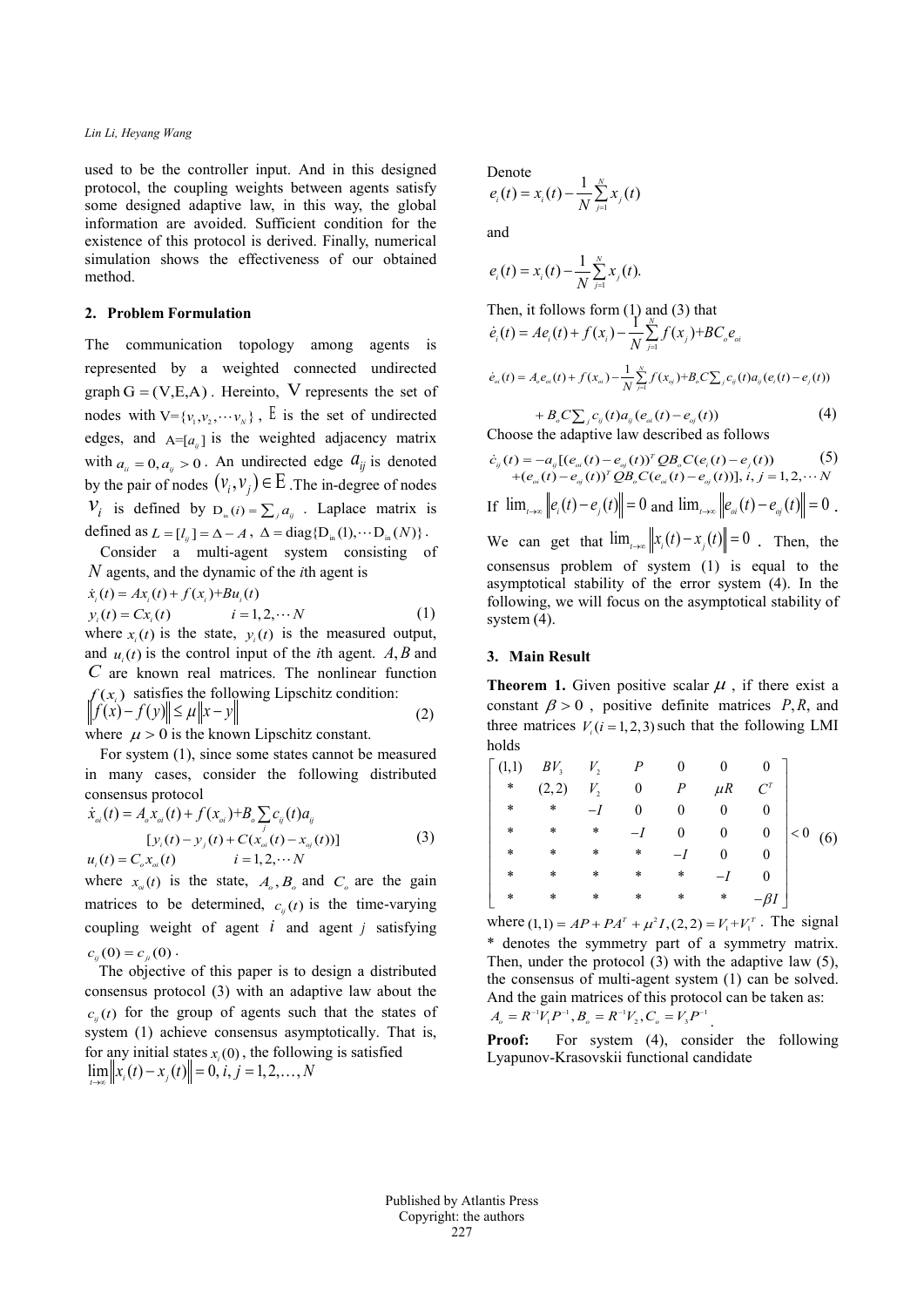*Adaptive Consensus via Dynamic*

$$
V(t) = \sum_{i=1}^{N} e_i^T(t) P^{-1} e_i(t) + \sum_{i=1}^{N} e_{oi}^T(t) Q e_{oi}(t) + \sum_{i=1}^{N} \sum_{j=1}^{N} \frac{(c_{ij}(t) + \alpha)^2}{2}
$$
(7)

where  $\alpha$  is some appropriate constant. Taking the time derivative of Lyapunov functional  $V(t)$  along the trajectory of system (4), we get

$$
\dot{V}(t) = 2 \sum_{i=1}^{N} e_i^{T}(t) P^{-1} \dot{e}_i(t) + 2 \sum_{i=1}^{N} e_{oi}^{T}(t) Q \dot{e}_{oi}(t) + \sum_{i=1}^{N} \sum_{j=1}^{N} (c_{ij}(t) + \alpha) \dot{e}_{ij}(t).
$$

From (4) and (5), we have

$$
\dot{V}(t) = 2\sum_{i=1}^{N} e_i^{T}(t) P^{-1}[Ae_i(t) + f(x_i) - \frac{1}{N} \sum_{j=1}^{N} f(x_j)
$$
  
+
$$
B C_{o} e_{oi} + 2\sum_{i=1}^{N} e_{oi}^{T}(t) Q[A_{o} e_{oi}(t) + f(x_{oi}) - \frac{1}{N} \sum_{j=1}^{N} f(x_{oj})
$$
 (8)  
+
$$
\alpha B_{o} C \sum_{j} c_{ij}(t) a_{ij} (e_i(t) - e_j(t) + e_{oi}(t) - e_{oj}(t))]
$$
  
Since  $c_{ij}(t) = c_{ji}(t)$ , we get

$$
2\sum_{i=1}^{N} e_{oi}^{T}(t)QB_{o}C\sum_{j}c_{ij}(t)a_{ij}(e_{oi}(t)-e_{oj}(t))
$$
  
=
$$
\sum_{i=1}^{N}\sum_{j}c_{ij}(t)a_{ij}(e_{oi}(t)-e_{oj}(t))^{T}QB_{o}C(e_{oi}(t)-e_{oj}(t))
$$
(9)

Denote 
$$
\bar{x} = \frac{1}{N} \sum_{j=1}^{N} x_i(t), \bar{x}_o = \frac{1}{N} \sum_{j=1}^{N} x_{oi}(t)
$$
, we have  
\n
$$
f(x_i) - \frac{1}{N} \sum_{j=1}^{N} f(x_j) = f(x_i) - f(\bar{x}) + f(\bar{x}) - \frac{1}{N} \sum_{j=1}^{N} f(x_j)
$$
\n
$$
f(x_{oi}) - \frac{1}{N} \sum_{j=1}^{N} f(x_{oj}) = f(x_{oi}) - f(\bar{x}_o) + f(\bar{x}_o) - \frac{1}{N} \sum_{j=1}^{N} f(x_{oj})
$$

In addition, because  $\sum_{i=1}^{N} e_i(t) = 0$ ,  $\sum_{i=1}^{N} e_{oi}(t) = 0$ , we get

$$
2\sum_{i=1}^{N} e_i^T(t) P^{-1} [f(\overline{x}) - \frac{1}{N} \sum_{j=1}^{N} f(x_j)] = 0
$$
  

$$
2\sum_{i=1}^{N} e_{oi}^T(t) Q[f(\overline{x}_o) - \frac{1}{N} \sum_{j=1}^{N} f(x_{oj})] = 0
$$

Then, it follows from the Lipschitz condition (2) that

$$
2e_i^T(t)P^{-1}[f(x_i) - \frac{1}{N}\sum_{j=1}^N f(x_j)] \le e_i^T(t)(\mu^2(P^{-1})^2 + I)e_i(t)
$$
  

$$
2e_{oi}^T(t)Q[f(x_{oi}) - \frac{1}{N}\sum_{j=1}^N f(x_{oj})] \le e_{oi}^T(t)(\mu^2 Q^2 + I)e_{oi}(t)
$$
 (10)

Let

$$
\tilde{e} = [e_1^T(t), e_2^T(t), \cdots, e_N^T(t)]^T
$$
  
\n
$$
\tilde{e}_o = [e_{o1}^T(t), e_{o2}^T(t), \cdots, e_{oN}^T(t)]^T
$$
  
\n
$$
\xi = [\tilde{e}^T, \tilde{e}_o^T]^T
$$
  
\nCombing (5), (9) and (10) in to (8) yields

$$
\dot{V}(t) \leq \xi^T \Phi \xi
$$
\n(11)  
\nwhere  
\n
$$
\Phi = \begin{bmatrix} \Phi_{11} & \Phi_{12} \\ * & \Phi_{22} \end{bmatrix},
$$
\n
$$
\Phi_{11} = I_N \otimes (P^{-1}A + A^T P^{-1} + \mu^2 (P^{-1})^2 + I)
$$
\n
$$
\Phi_{12} = I_N \otimes (P^{-1}BC_0) + \alpha L \otimes QB_C
$$

 $\Phi_{22} = I_N \otimes (Q A_o + A_o^T Q + \mu^2 Q^2 + I) + 2 \alpha L \otimes Q B_o C$ 

The graph  $G$  is connected, zero is a simple eigenvalue of Laplace matrix  $L$ , and all the other eigenvalues are positive. Then, there exists a unitary matrix  $U \in \mathbb{R}^{N \times N}$  such that  $U^{T} L U = \overline{L} = \text{diag}\{0, \lambda_1, \lambda_2, \dots, \lambda_N\}$ , where  $\lambda_i$  (*i* = 2, 3,  $\cdots$ , *N*) are positive eigenvalues of *L*. Let  $\overline{\xi}$  = diag{ $U^T \otimes I_{N}$ ,  $U^T \otimes I_{N}$ } $\xi$ , we have  $\dot{V}(t) \leq \overline{\xi}^T \overline{\Phi} \overline{\xi}$  (12)

If the inequality (6) is satisfied, choose  $\alpha$  such that  $\alpha^2 \leq \frac{P}{\lambda_N^2}$  $\alpha^2 \leq \frac{\beta}{\lambda_0^2}$ , and let  $R = PQ$ , it is easy to get that  $\dot{V}(t) < 0$ . Hence,  $V(t)$  is bounded. By using the LaSalle's Invariance Principle, the error system (4) is asymptotically stable. Then, the consensus problem of system (1) is solved. This completes the proof.

#### **4. Simulation Example**

A simulation example is illustrated to show the effectiveness of our results. Consider an undirected  $graph<sup>6</sup>$ , the communication topology is the same as Fig. 1<sup>8</sup>, in which there are eight agents. The elements of adjacency matrix A satisfy  $a_{ii} = a_{ii} = 1$  with  $(v_i, v_j) \in E$ . Consider system (1) with

$$
A = \begin{bmatrix} -0.9 & 0 \\ 0 & -2 \end{bmatrix}, B = \begin{bmatrix} 0.1 \\ 0.2 \end{bmatrix}, C = \begin{bmatrix} 0.5 & 0.2 \\ 0 & 0.3 \end{bmatrix},
$$
  

$$
f(x_i) = \begin{bmatrix} 0 & -0.1 \sin(x_i) \end{bmatrix}^T
$$

It is easy to see that the nonlinear dynamic  $f(x_i)$  satisfies the condition (2) with  $\mu = 0.1$ . Suppose the initial states of system (1) are  $x_1(0) = \begin{bmatrix} 5 & 1 \end{bmatrix}^T$ ,  $x_2(0) = \begin{bmatrix} 0 & -1 \end{bmatrix}^T$ ,  $x_3(0) = \begin{bmatrix} 9 & 1 \end{bmatrix}^T$ ,  $x_4(0) = \begin{bmatrix} -5 & 1 \end{bmatrix}^T$  $x_6(0) = \begin{bmatrix} 2 & 0 \end{bmatrix}^T$ ,  $x_7(0) = \begin{bmatrix} -1.8 & -1 \end{bmatrix}^T$ ,  $x_8(0) = \begin{bmatrix} -6 & 2 \end{bmatrix}^T$ .

By solving the inequality (6), we can obtain the dynamic output feedback gain matrices are

$$
A_o = diag(-0.2, -0.2), B_o = \begin{bmatrix} -0.2040 & 0 \\ 0 & -0.2040 \end{bmatrix}
$$
  

$$
C_o = [1.3945 \quad 1.9870]
$$